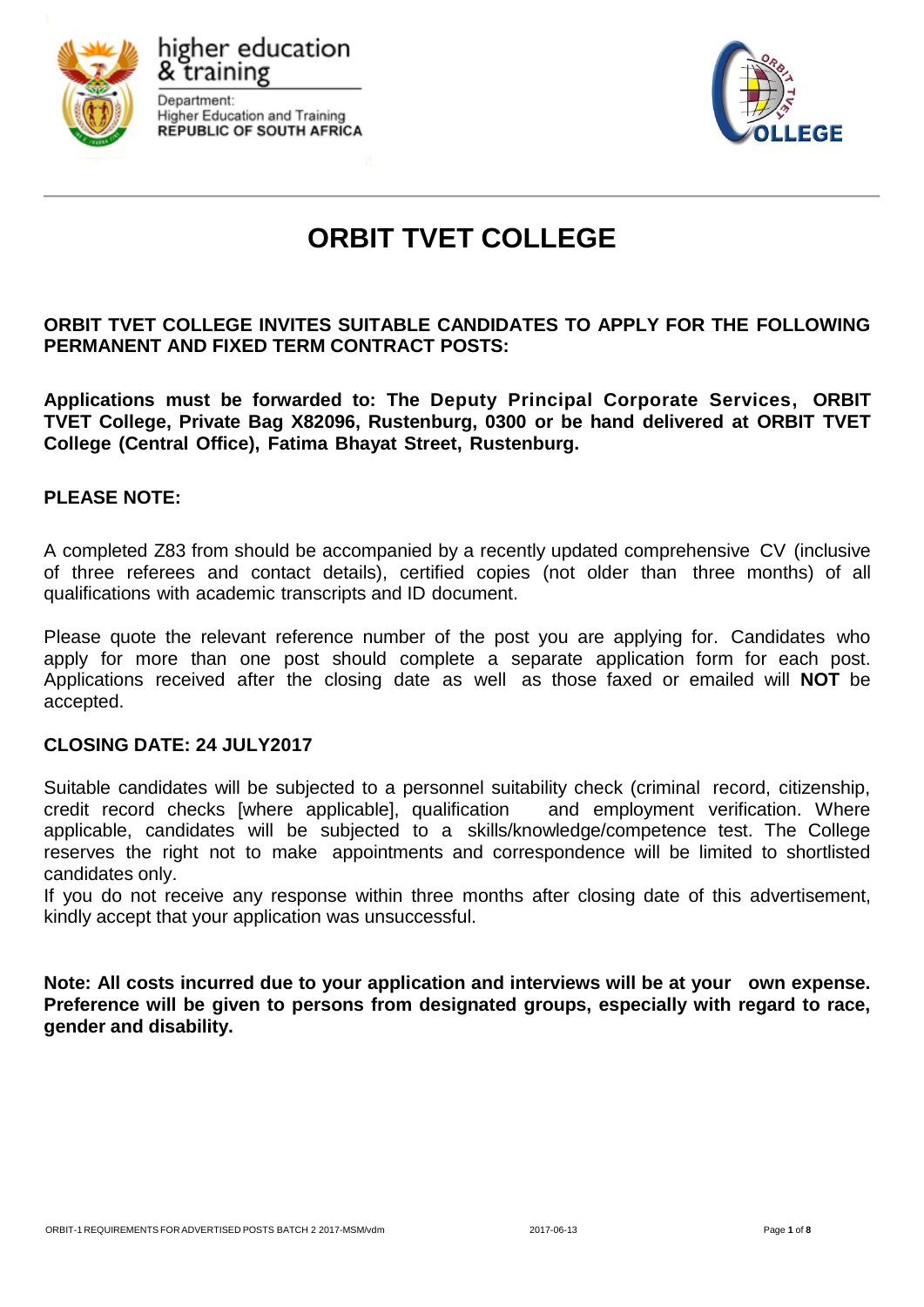# **Post: Internal Audit and Assurance Manager. SL9 (R334 545 plus benefits). Central Office. Ref: ORB12/2017. Permanent**

## **Requirements, experience and skills**

A BCom Degree or National Diploma in Internal Auditing. ● Seven years' experience in internal auditing of which three must have been at supervisory level. ● Registration with the Institute of Internal auditors will be an advantage. • Excellent understanding of quality assurance best practice and standards. • Extensive knowledge of the sector regulatory and legislative framework. • Advanced computer skills including Ms Word, Ms Excel and Ms PowerPoint. ● Proven skills related to the preparation and implementation of audit coverage plans. A valid driver' licence. • Advanced oral and written communication skills. • Proven report writing and presentation skills. • Ability to work under pressure. ● Leadership and strategic thinking skills. ● Good analytical skills and the ability to liaise at highest level. ● Project and Resource Management skills.

## **Duties and responsibilities:**

Develop quality assurance policies and procedures for the College. • Develop an annual internal audit plan and audit operational plan. ● Report to the Audit and Risk Committee on all audit and compliance activities. ● Produce management reports and participate in management forums.

• Implement appropriate standards in accordance with best practice to effectively manage quality matters in an integrated manner. ● Develop, implement and maintain regulatory and accredited systems in compliance with national and international standards. • Ensure that all role-players and managers are aware of and understand regulatory compliance requirements. ● Plan, prepare and facilitate external compliance visits and audits. • Establish a quality audit and risk management function and monitor assessments to ensure compliance with formal systems. • Conduct scheduled and reactive audits and inspections and produce reports on all audits, inspections and incidents.  $\bullet$ Formulate audit findings and tracking the follow-up-to-closure process. ● Coordinate and ensure the implementation of location-based quality assurance committees that assist in "on–the–ground" monitoring and support. ● Maintain the quality assurance database and other appropriate tools to ensure efficient and effective management of information for ease of access and interpretation for College management decisions. ● Develop and implement hazard identification and risk assessment systems. • Conduct meetings with staff and plan work within the Unit. • Manage the Unit's budget and cash flow.

# **Post: Student Support Manager. SL9 (R334 545 plus benefits). Central Office. Ref: ORB13/2017. Permanent**

#### **Requirements, experience and skills**

A recognised 3 year Degree/Diploma related to KPAs and which includes a Teacher/Educator's qualification. ● Complete student counselling course(s) will be an advantage. ● Seven years' experience in an Educational Institution of which three must have been at supervisory level. • An expert understanding of student support and management at a TVET College. ● Extensive knowledge the TVET College landscape and legislation. ● Thorough knowledge of academic support and student counselling regulations, effective extra-curricular programmes and best practices.

● Advanced computer skills including Ms Word, Ms Excel and Ms PowerPoint. ● Ability to design and implement internal admin systems and controls to ensure sound student support and administration. ● A valid driver' licence. ● Advanced oral and written communication skills. ● Proven report writing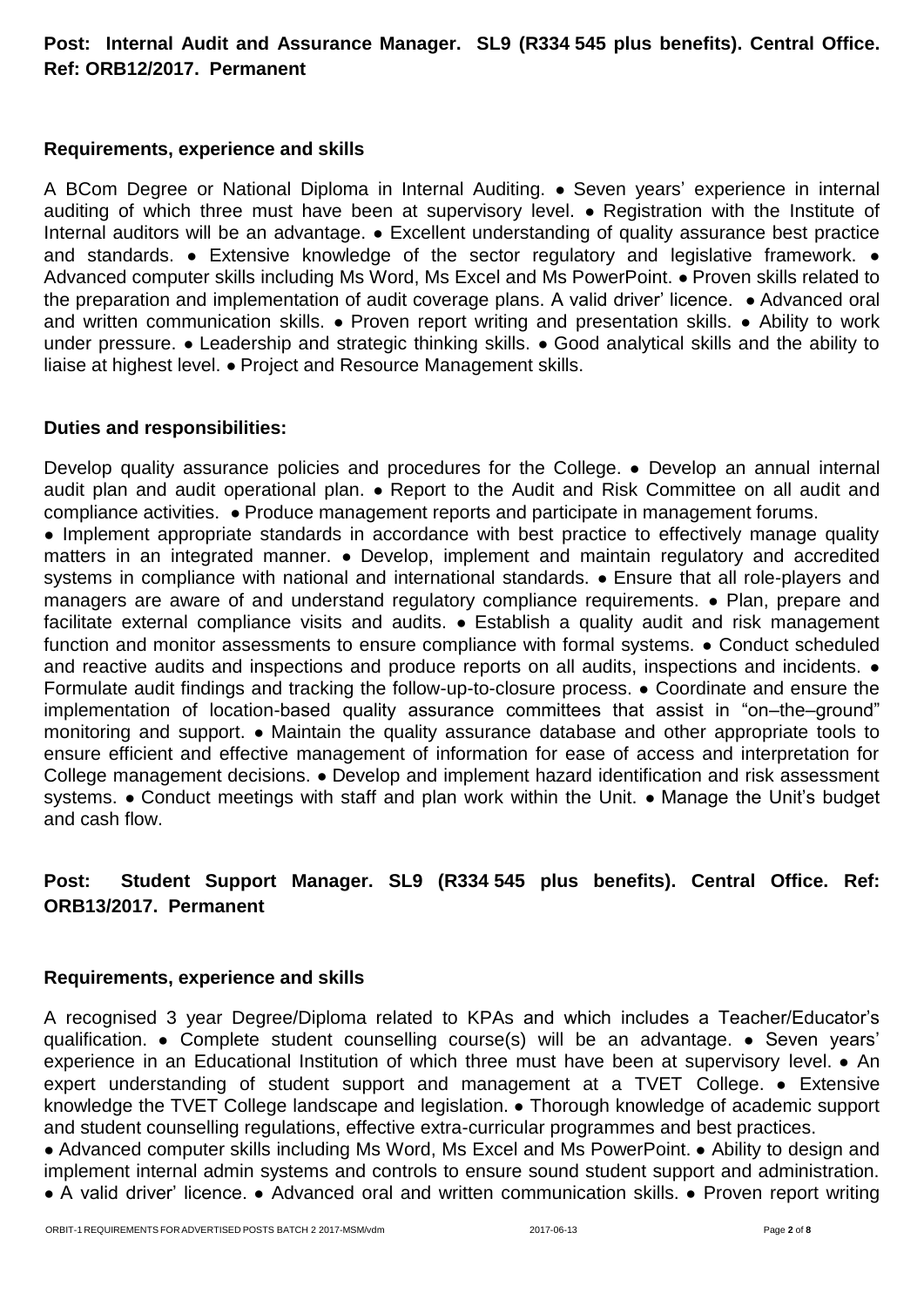and presentation skills. • Ability to work under pressure. • Leadership and strategic thinking skills. • Good analytical skills and the ability to liaise at highest level. ● Project and Resource Management skills.

## **Duties and responsibilities**

Develop the annual student support operational plan. ● Develop and review relevant student support services policies, processes and procedures. • Develop and implement the annual student support services plan and submit monthly reports on the implementation of the plan • Prepare and submit required reports to Management, College Council and the DHET. ● Oversee the development, review and implementation of student residence management procedures. ● Develop and monitor implementation of relevant career guidance plans. ● Liaise with relevant stakeholders in ensuring a well-developed system in providing students with adequate workplace experience. ● Develop and monitor the implementation of academic support referral systems as well as the alumni and tracking systems. • Develop and monitor health and wellness programmes. • Facilitate annual SRC elections and ensure SRC representation on all governing bodies. ● Develop relevant student procedures and grievance incidents. ● Develop and regularly review the student code of conduct and monitor the implementation of student orientation and induction programmes. ● Monitor and ensure compliance to bursary applications guidelines and procedures. ● Co-ordinate and chair the financial aid committee meetings. ● Identify potential sponsors in recognising student academic achievement.

# **Post: HR Manager. SL9 (R334 545 plus benefits). Central Office. Ref: ORB14/2017. Permanent**

# **Requirements, experience and skills**

A Bachelor's Degree or National Diploma in Human Resource Management. ● Seven years working experience in general human resource processes of which three must have been at supervisory level. ● Knowledge of HR legislation, policies and prescripts. ● Knowledge of the TVET College sector. • Leadership and strategic thinking skills. • Good analytical skills and the ability to liaise at highest level. • Good verbal and written communication skills. • Proven report writing and presentation skills. ● Ability to work independently, under pressure and meet deadlines. ● Trustworthiness and the ability to maintain confidentiality. ● Project and Resource Management skills. ● Advanced computer skills including MS Word, Excel and PowerPoint. ● Knowledge of Persal will be an added advantage. ● A valid driver's license.

## **Duties and responsibilities**:

Develop and implement the Human Resources strategy, operational plan and objectives. ● Develop and implement internal controls and systems in respect of the Human Resources Unit. • Ensure proper record keeping of all staff data. ● Manage staff recruitment, selection, appointment, induction and termination processes. • Manage employee conditions of service. • Manage the development and implementation of the workplace skills plan and the annual staff training programme. • Analyse and manage the organizational structure and post establishment. • Oversee and analyse the performance management and appraisal system. ● Manage the employee assistance programme. ● Conduct and analyse the organisational climate surveys. ● Manage the grievance and dispute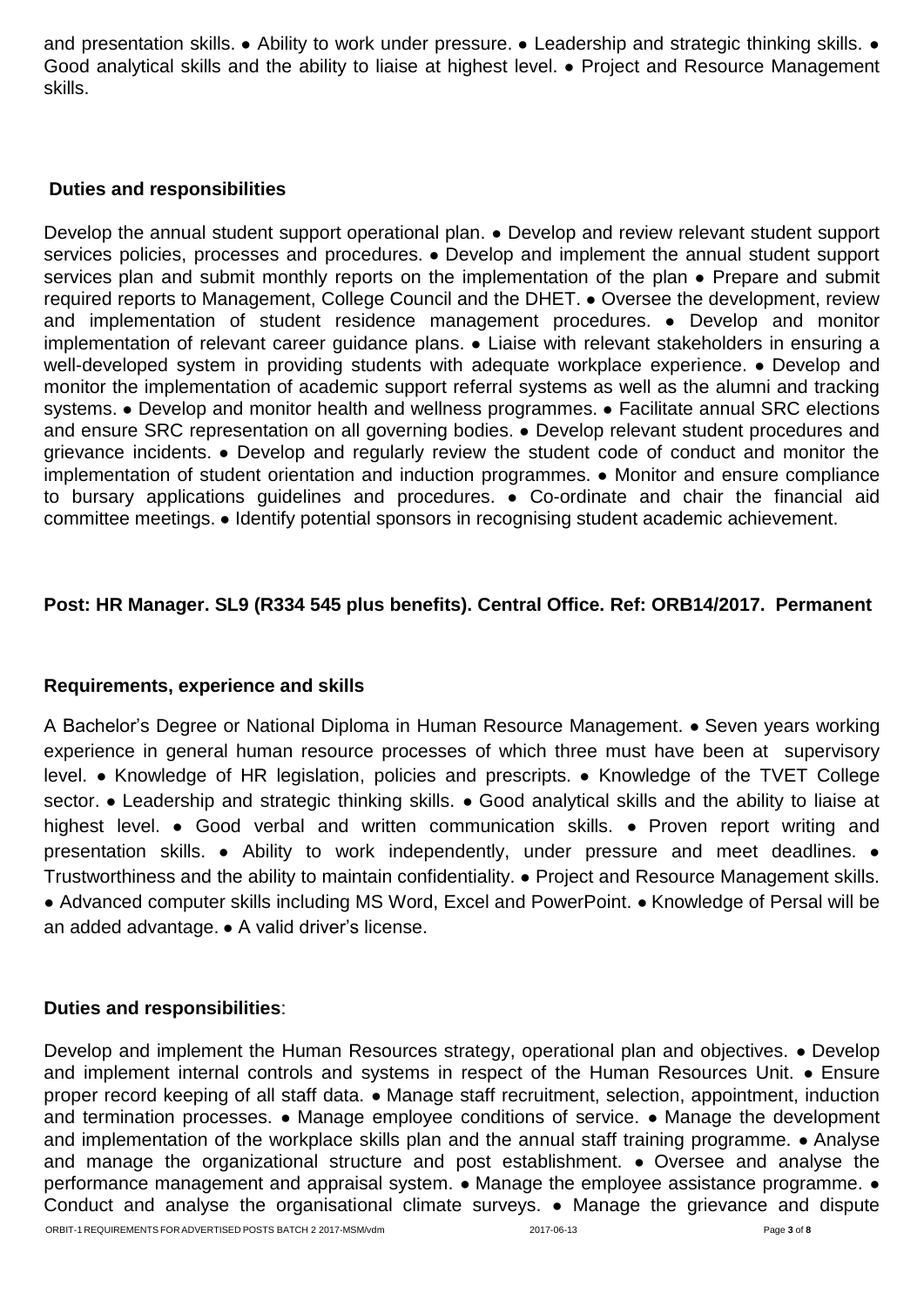resolution processes. ● Provide strategic guidance during industrial action(s). ● Manage the College conduct management process. ● Oversee leave administration and analyse employee attendance patterns. • Report on HR issues on a monthly, quarterly and annual basis. • Ensure compliance with HR-related policy, legislative, regulatory and reporting requirements.

# **Post: Lecturer: Accounting. PL1 (R185 769 plus benefits). Brits Campus. Ref: ORB15/2017. Permanent**

## **Requirements, experience and skills**

REQV 13 in Accounting ● A Teachers qualification and a valid drivers' licence will be an advantage. ● In-depth knowledge of the subject ● Excellent communication in English (written and verbal), organising, planning and administration skills. • Ability to plan and deliver lessons • Monitor students' performance and provide critical feedback in an objective and professional manner. ● Ability to relate to students in a professional manner and to promote a conducive teaching and learning environment. ● Computer literacy.

#### **Duties and responsibilities**:

Assist with recruitment, registration and induction of students • Facilitate general academic and career development of students ● Prepare lesson plans and lecture students in compliance with the College Annual Academic Plan, the Campus time- table and the College Quality Management System • Assess students, maintain assessment records and capture marks electronically in compliance with the College's policies and procedures. ● Create a conducive classroom environment and ensure efficient classroom management and discipline of students  $\bullet$ Report to the Senior Lecturer and liaise with the Student Support Officers in providing support interventions to students ● Distribute textbooks and student packs to students and maintain the necessary records ● Manage and monitor student attendance ● Invigilate internal and external examinations • Participate in student extra- curricular activities and promote the holistic development of students

## **Post: Lecturer: Electrical Engineering Report 191. PL1 (R185 769 plus benefits). Brits Campus. Ref: ORB16/2017. Permanent**

#### **Requirements, experience and skills**

REQV 13 in Electrical Engineering ● A Teachers qualification and a valid drivers' licence will be an advantage. • In-depth knowledge of the subject • Excellent communication in English (written and verbal), organising, planning and administration skills. • Ability to plan and deliver lessons • Monitor students' performance and provide critical feedback in an objective and professional manner. ● Ability to relate to students in a professional manner and to promote a conducive teaching and learning environment. ● Computer literacy.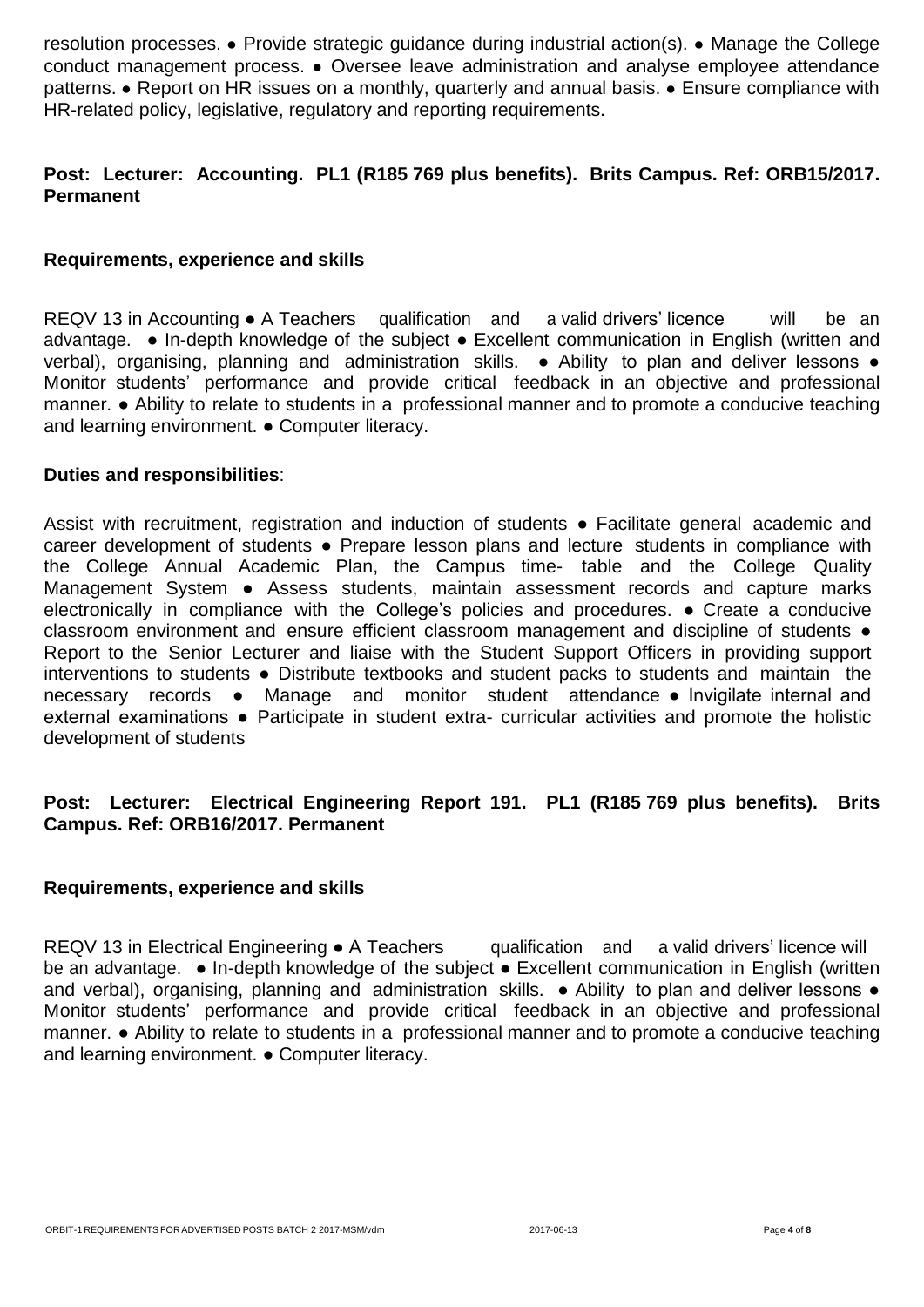## **Duties and responsibilities**:

Assist with recruitment, registration and induction of students • Facilitate general academic and career development of students ● Prepare lesson plans and lecture students in compliance with the College Annual Academic Plan, the Campus time- table and the College Quality Management System • Assess students, maintain assessment records and capture marks electronically in compliance with the College's policies and procedures. ● Create a conducive classroom environment and ensure efficient classroom management and discipline of students ● Report to the Senior Lecturer and liaise with the Student Support Officers in providing support interventions to students ● Distribute textbooks and student packs to students and maintain the necessary records ● Manage and monitor student attendance ● Invigilate internal and external examinations • Participate in student extra- curricular activities and promote the holistic development of students

## **Post: Lecturer: Mechanical Engineering Report 191. PL1 (R185 769 plus benefits). Brits Campus. Ref: ORB17/2017. Permanent**

#### **Requirements, experience and skills**

REQV 13 in Mechanical Engineering • A Teachers qualification and a valid drivers' licence will be an advantage. • In-depth knowledge of the subject • Excellent communication in English (written and verbal), organising, planning and administration skills. • Ability to plan and deliver lessons • Monitor students' performance and provide critical feedback in an objective and professional manner. ● Ability to relate to students in a professional manner and to promote a conducive teaching and learning environment. ● Computer literacy.

#### **Duties and responsibilities**:

Assist with recruitment, registration and induction of students ● Facilitate general academic and career development of students ● Prepare lesson plans and lecture students in compliance with the College Annual Academic Plan, the Campus time- table and the College Quality Management System ● Assess students, maintain assessment records and capture marks electronically in compliance with the College's policies and procedures. ● Create a conducive classroom environment and ensure efficient classroom management and discipline of students ● Report to the Senior Lecturer and liaise with the Student Support Officers in providing support interventions to students ● Distribute textbooks and student packs to students and maintain the necessary records ● Manage and monitor student attendance ● Invigilate internal and external examinations • Participate in student extra- curricular activities and promote the holistic development of students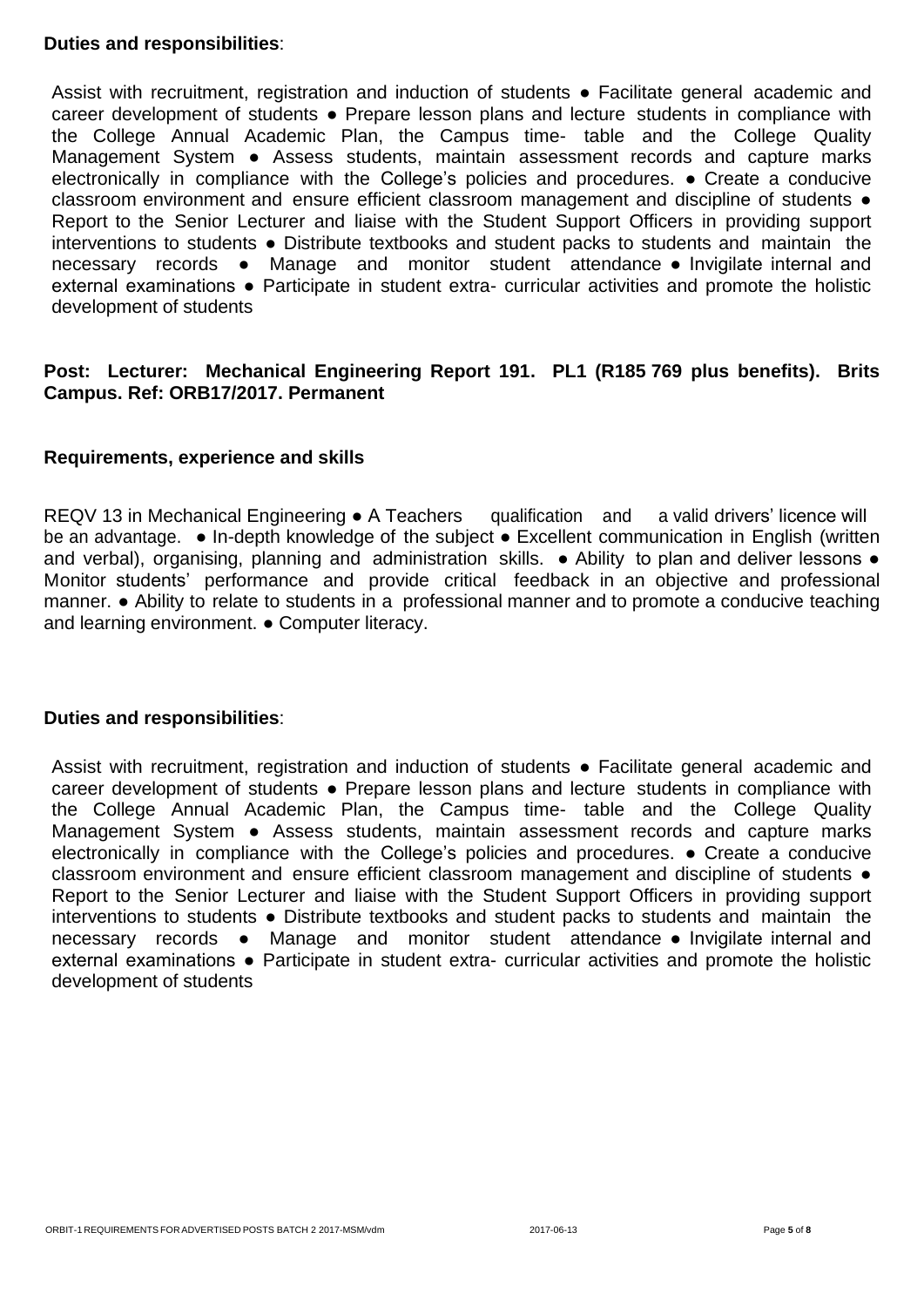## **Post: Lecturer: Life Orientation. PL1 (R185 769 plus benefits). Brits Campus. Ref: ORB18/2017. Permanent**

#### **Requirements, experience and skills**

REQV 13 with Computer Practice as a major subject  $\bullet$  A Teachers qualification and a valid drivers' licence will be an advantage. ● In-depth knowledge of the subject ● Excellent communication in English (written and verbal), organising, planning and administration skills. ● Ability to plan and deliver lessons ● Monitor students' performance and provide critical feedback in an objective and professional manner. ● Ability to relate to students in a professional manner and to promote a conducive teaching and learning environment.

## **Duties and responsibilities**:

Assist with recruitment, registration and induction of students • Facilitate general academic and career development of students ● Prepare lesson plans and lecture students in compliance with the College Annual Academic Plan, the Campus time- table and the College Quality Management System • Assess students, maintain assessment records and capture marks electronically in compliance with the College's policies and procedures. Create a conducive classroom environment and ensure efficient classroom management and discipline of students  $\bullet$ Report to the Senior Lecturer and liaise with the Student Support Officers in providing support interventions to students ● Distribute textbooks and student packs to students and maintain the necessary records ● Manage and monitor student attendance ● Invigilate internal and external examinations • Participate in student extra- curricular activities and promote the holistic development of students

## **Post: Lecturer: Jewellery. PL1 (R185 769 plus benefits). Rustenburg Campus. Ref: ORB19/2017. Permanent**

#### **Requirements, experience and skills**

REQV 13 in Jewellery ● A Teachers qualification and a valid drivers' licence will be an advantage. ● In-depth knowledge of the subject ● Excellent communication in English (written and verbal), organising, planning and administration skills. • Ability to plan and deliver lessons • Monitor students' performance and provide critical feedback in an objective and professional manner. ● Ability to relate to students in a professional manner and to promote a conducive teaching and learning environment. ● Computer literacy.

#### **Duties and responsibilities**:

Assist with recruitment, registration and induction of students ● Facilitate general academic and career development of students ● Prepare lesson plans and lecture students in compliance with the College Annual Academic Plan, the Campus time- table and the College Quality Management System ● Assess students, maintain assessment records and capture marks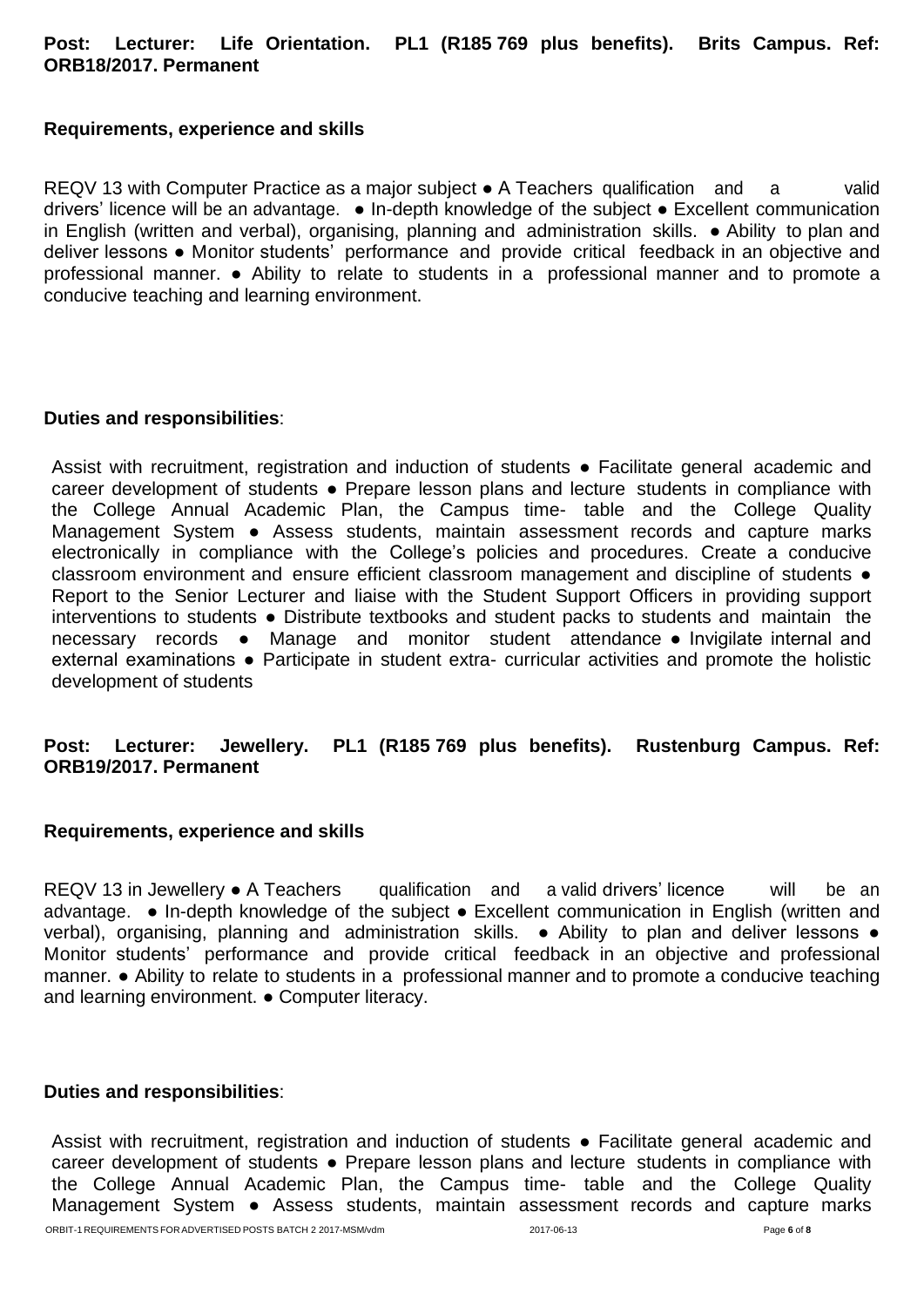electronically in compliance with the College's policies and procedures. ● Create a conducive classroom environment and ensure efficient classroom management and discipline of students ● Report to the Senior Lecturer and liaise with the Student Support Officers in providing support interventions to students ● Distribute textbooks and student packs to students and maintain the necessary records ● Manage and monitor student attendance ● Invigilate internal and external examinations • Participate in student extra- curricular activities and promote the holistic development of students

# **Post: Lecturer: Mathematics. PL1 (R185 769 plus benefits). Mankwe Campus. Ref: ORB20/2017. Permanent**

## **Requirements, experience and skills**

REQV 13 with Mathematics as a major subject • A Teachers qualification and a valid drivers' licence will be an advantage. ● In-depth knowledge of the subject ● Excellent communication in English (written and verbal), organising, planning and administration skills. ● Ability to plan and deliver lessons . Monitor students' performance and provide critical feedback in an objective and professional manner. ● Ability to relate to students in a professional manner and to promote a conducive teaching and learning environment ● Computer literacy.

t.

## **Duties and responsibilities**:

Assist with recruitment, registration and induction of students • Facilitate general academic and career development of students ● Prepare lesson plans and lecture students in compliance with the College Annual Academic Plan, the Campus time- table and the College Quality Management System • Assess students, maintain assessment records and capture marks electronically in compliance with the College's policies and procedures. ● Create a conducive classroom environment and ensure efficient classroom management and discipline of students  $\bullet$ Report to the Senior Lecturer and liaise with the Student Support Officers in providing support interventions to students ● Distribute textbooks and student packs to students and maintain the necessary records ● Manage and monitor student attendance ● Invigilate internal and external examinations • Participate in student extra- curricular activities and promote the holistic development of students

# **Post: Lecturer: Fitting and Machining Report 191. PL1 (R185 769 plus benefits). Mankwe Campus. Ref: ORB21/2017. Permanent**

## **Requirements, experience and skills**

● REQV 13 in Fitting and Machining ● A Teachers qualification and a valid drivers' licence will be an advantage. • In-depth knowledge of the subject • Excellent communication in English (written and verbal), organising, planning and administration skills. • Ability to plan and deliver lessons • Monitor students' performance and provide critical feedback in an objective and professional manner. ● Ability to relate to students in a professional manner and to promote a conducive teaching and learning environment. ● Computer literacy.